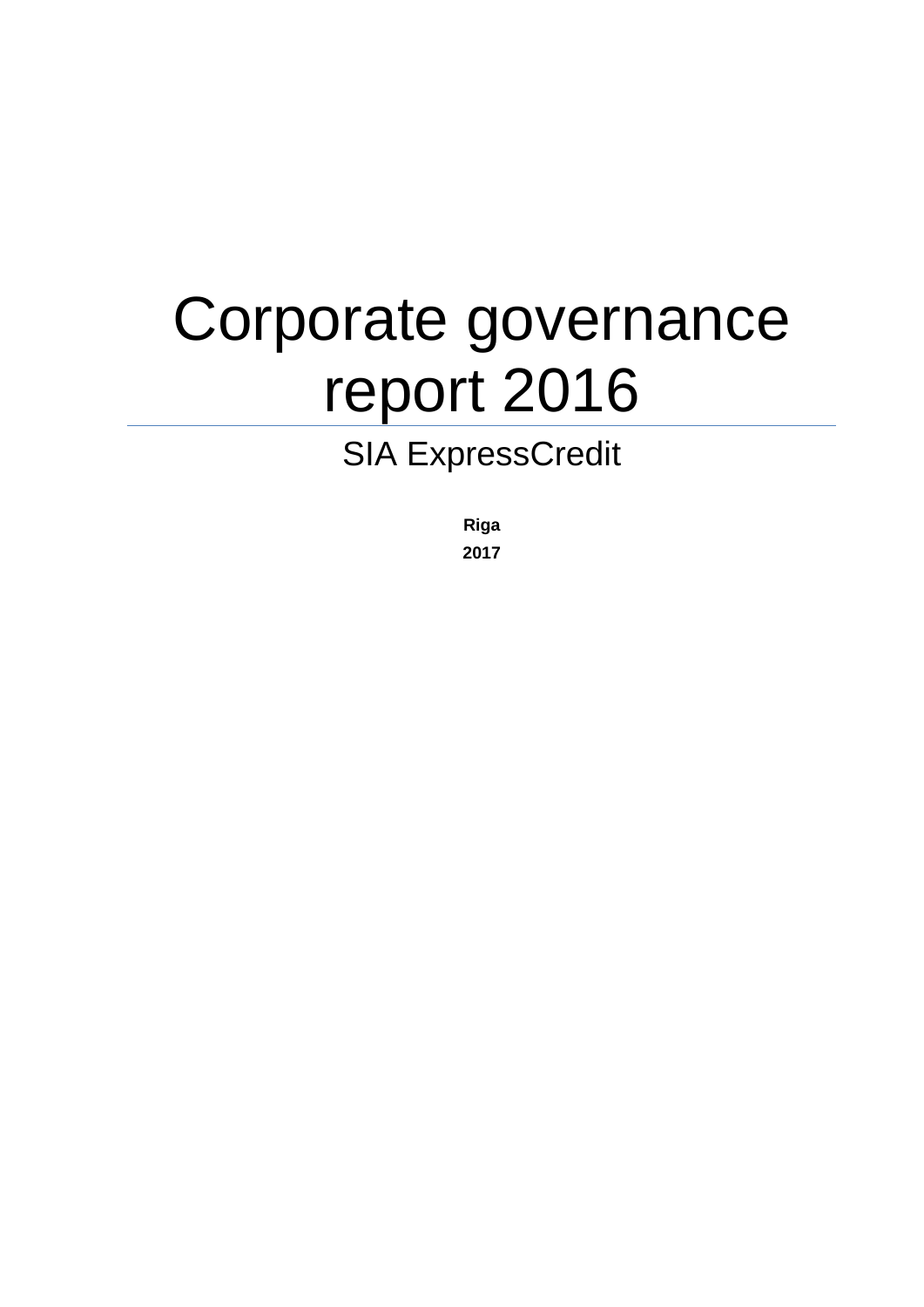# **INTRODUCTION**

SIA ExpressCredit (hereinafter ExpressCredit) Corporate Governance Report of the year 2015 (hereinafter – the Report) is prepared on the basis of requirements of the third paragraph of section 56.2 of the Financial Instruments Market Act and NASDAQ OMX Riga "Corporate governance principles and recommendation on their implementation" issued in 2010. The Report is made by ExpressCredit Board.

Corporate governance principles were adjusted to ExpressCredit as much as possible and ExpressCredit complied with the biggest part of them, carrying out its operational activities. The Report informs also according to the principle "observe or explain" on those principles, which ExpressCredit observed partially or did not observe, and on the circumstances that justified it.

\_\_\_\_\_\_\_\_\_\_\_\_\_\_\_\_ \_\_\_\_\_\_\_\_\_\_\_\_\_\_\_\_

On behalf of SIA ExpressCredit management

\_\_\_\_\_\_\_\_\_\_\_\_\_\_\_\_ Agris Evertovskis Chairman of the Board

Kristaps Bergmanis **Didzis Ādmīdiņš** Member of the Board Member of the Board Member of the Board

21 April 2017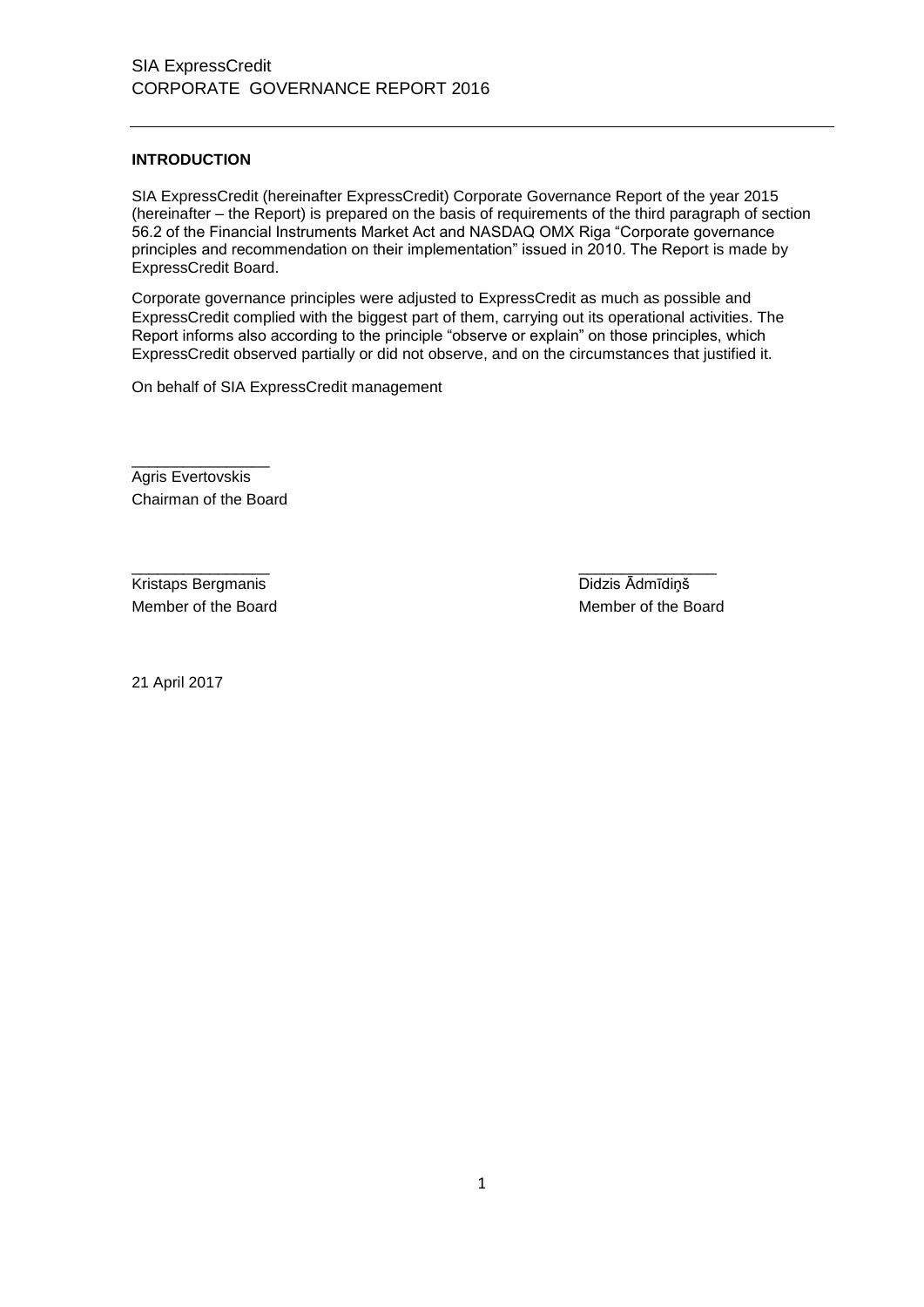# **PRINCIPLES OF GOOD CORPORATE GOVERNANCE**

#### **A. SHAREHOLDERS' MEETING**

Shareholders realize their right to participate in the management of the Issuer at shareholders' meetings. In compliance with legal acts the Issuers shall call the annual shareholders' meeting as a minimum once a year. Extraordinary shareholders' meetings shall be called as required.

#### **1. Ensuring shareholders' rights and participation at shareholders' meetings**

**The Issuers shall ensure equal attitude towards all the shareholders – holders of one category of shares. All shareholders shall have equal rights to participate in the management of the Issuer – to participate at shareholders' meetings and receive information that shareholders need in order to make decisions.**

1.1. It shall be important to ensure that all the holders of shares of one category have also equal rights, including the right to receive a share of the Issuer's profit as dividends or in another way in proportion to the number of the shares owned by them if such right is stipulated for the shares owned by them.

#### *ExpressCredit applies this principle.*

1.2. The Issuer shall prepare a policy for the division of profit. In the preparation of the policy, it is recommended to take into account not only the provision of immediate benefit for the Issuer's shareholders by paying dividends to them but also the expediency of profit reinvesting, which would increase the value of the Issuer in future. It is recommended to discuss the policy of profit division at a shareholders' meeting thus ensuring that as possibly larger a number of shareholders have the possibility to acquaint themselves with it and to express their opinion on it. The Report shall specify where the Issuer's profit distribution policy is made available.

#### *ExpressCredit applies this principle according to articles of association and covenants of the bond issue.*

1.3. In order to protect the Issuer's shareholders' interest to a sufficient extent, not only the Issuers but also any other persons who in compliance with the procedure stipulated in legislative acts call, announce and organize a shareholders' meeting are asked to comply with all the issues referred to in these Recommendations in relation to calling shareholders' meetings and provision of shareholders with the required information.

# *ExpressCredit applies this principle. Shareholders' Meetings have been called by the Board of ExpressCredit in compliance with the law and Statutes.*

1.4. Shareholders of the Issuers shall be provided with the possibility to receive in due time and regularly all the required information on the relevant Issuer, participate at meetings and vote on agenda issues. The Issuers shall carry out all the possible activities to achieve that as many as possible shareholders participate at meetings; therefore, the time and place of a meeting should not restrict the attendance of a meeting by shareholders. Therefore, it should not be admissible to change the time and place of an announced shareholders' meeting shortly before the meeting, which thus would hinder or even make it impossible for shareholders to attend the meeting.

#### *ExpressCredit applies this principle. It's current shareholder representatives are engaged in daily running of the business. There have not been any of the mentioned obstacles for participation at the Shareholders' Meeting.*

1.5. The Issuers shall inform their shareholders on calling a shareholders' meeting by publishing a notice in compliance with the procedure and the time limits set forth in legislative acts. The Issuers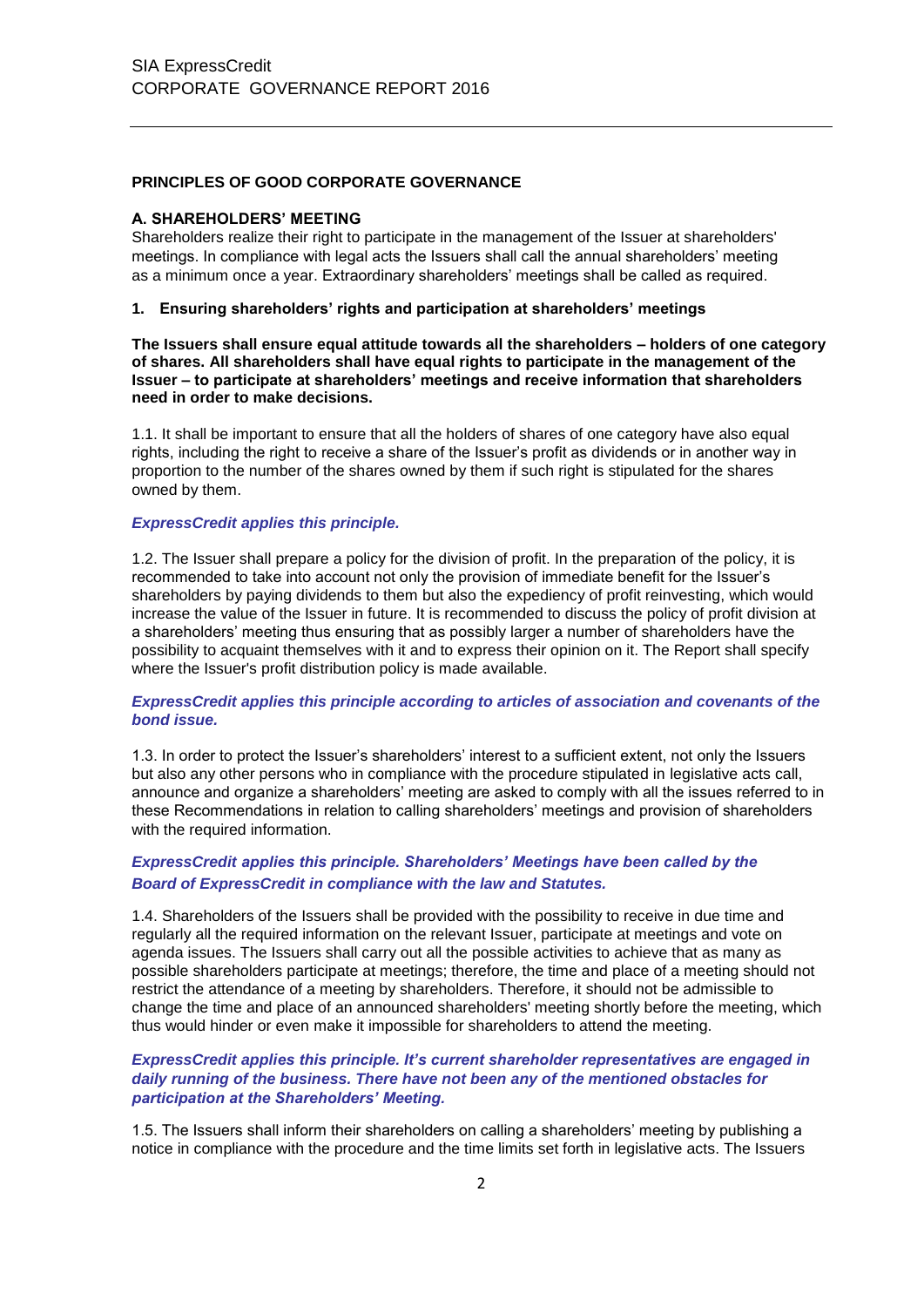are asked to announce the shareholders' meeting as soon as the decision on calling the shareholders' meeting has been taken; in particular, this condition applies to extraordinary shareholders' meetings. The information on calling a shareholders' meeting shall be published also on the Issuer's website on the Internet, where it should be published also at least in one foreign language. It is recommended to use the English language as the said other language so that the website could be used also by foreign investors. When publishing information on calling a shareholders' meeting, also the initiator of calling the meeting shall be specified.

# *ExpressCredit does not apply this principle. It's current shareholder representatives are engaged in daily running of the business.*

1.6. The Issuer shall ensure that compete information on the course and time of the meeting, the voting on decisions to be adopted, as well as the agenda and draft decisions on which it is planned to vote at the meeting is available in due time to the shareholders. The Issuers shall also inform the shareholders whom they can address to receive answers to any questions on the arrangements for the shareholders' meeting and the agenda issues and ensure that the required additional information is provided to the shareholders.

#### *ExpressCredit applies this principle.*

1.7. The Issuer shall ensure that at least 14 (fourteen) days prior to the meeting the shareholders have the possibility to acquaint themselves with the draft decisions on the issues to be dealt with at the meeting, including those that have been submitted additionally already after the announcement on calling the meeting. The Issuer shall ensure the possibility to read a complete text of draft decisions, especially if they apply to voting on amendments to the Issuer's statutes, election of the Issuer's officials, determination of their remuneration, division of the Issuer's profit and other issues.

### *ExpressCredit applies this principle.*

1.8. In no way may the Issuers restrict the right of shareholders to nominate representatives of the shareholders for council elections. The candidates to the council and candidates to other offices shall be nominated in due time so that the information on the said persons would be available to the shareholders to the extent as stipulated in Clause 1.9 of this Section as minimum 14 (fourteen) days prior to the shareholders' meeting.

#### *ExpressCredit applies this principle.*

1.9. Especially, attention should be paid that the shareholders at least 14 (fourteen) days prior to the shareholders' meeting have the possibility to acquaint themselves with information on council member candidates and audit committee member candidates whose approval is planned at the meeting. When disclosing the said information, also a short personal biography of the candidates shall be published.

# *ExpressCredit applies this principle in accordance with the laws and regulations of the Republic of Latvia.*

1.10. The Issuer may not restrict the right of shareholders to consult among them during a shareholders' meeting if it is required in order to adopt a decision or to make clear some issue.

#### *ExpressCredit applies this principle.*

1.11. To provide shareholders with complete information on the course of the shareholders' meeting, the Issuer shall prepare the regulations on the course of shareholders' meeting, in which the agenda of shareholders' meeting and the procedure for solving any organizational issues connected with the shareholders' meeting (e.g., registration of meeting participants, the procedure for the adoption of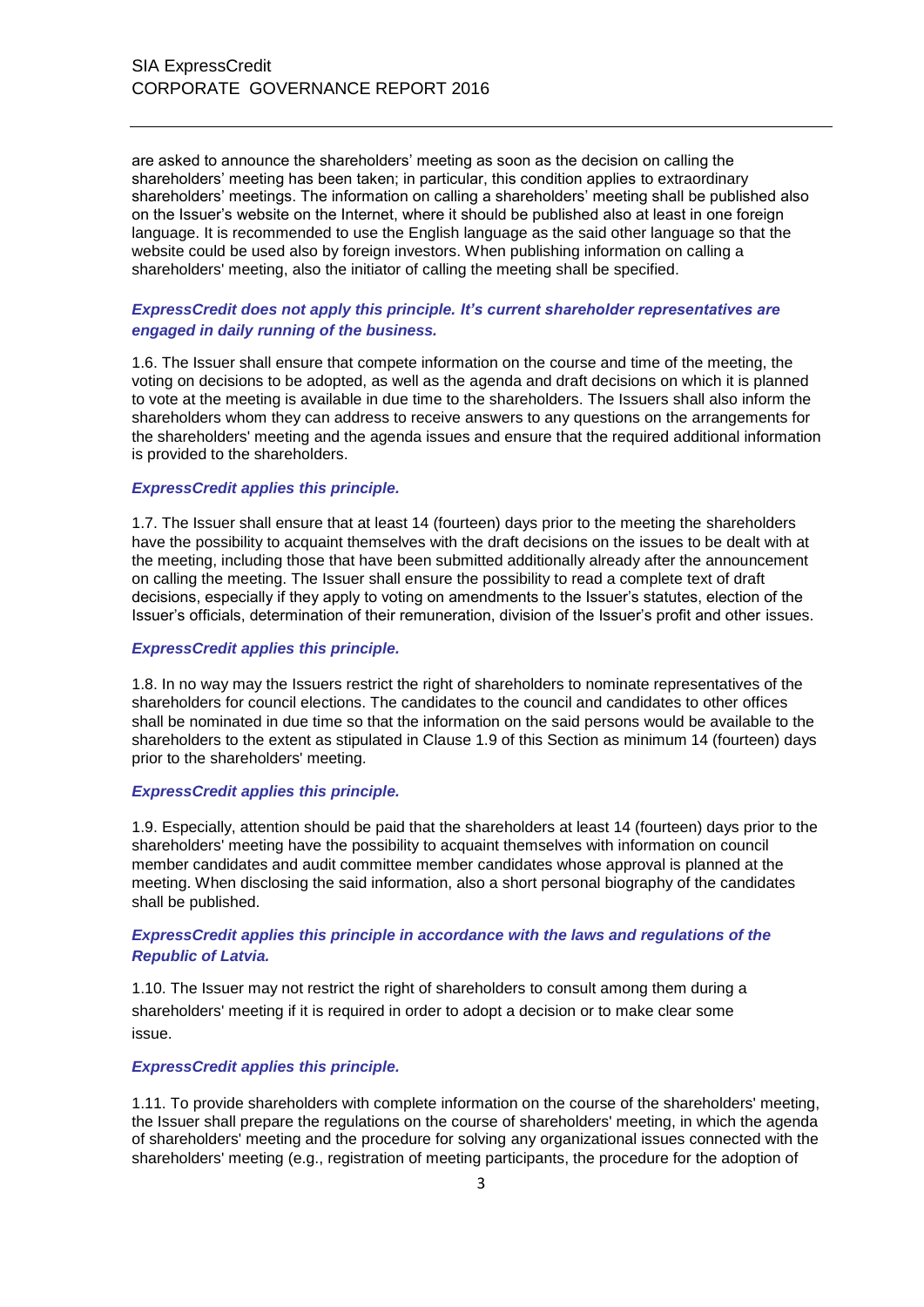decisions on the issues to be dealt with at the meeting, the Issuer's actions in case any of the issues on the agenda is not dealt with, if it is impossible to adopt a decision etc.) . The procedures adopted by the Issuer in relation to participation in voting shall be easy to implement.

#### *ExpressCredit applies this principle.*

1.12. The Issuer shall ensure that during the shareholders' meeting the shareholders have the possibility to ask questions to the candidates to be elected at the shareholders' meeting and other attending representatives of the Issuer. The Issuer shall have the right to set reasonable restrictions on questions, for example, excluding the possibility that one shareholder uses up the total time provided for asking of questions and setting a time limit of speeches.

#### *ExpressCredit applies this principle.*

1.13. Since, if a long break of meeting is set, the right of shareholders to dispose of freely with their shares is hindered for an undetermined time period, it shall not be recommended to announce a break during a shareholders' meeting. The conditions upon which it is possible to announce a break shall be stipulated also in the regulations on the course of meeting. A break of meeting may be a lunch break, a short break (up to 30 minutes) etc.

# *ExpressCredit applies this principle.*

1.14. When entering the course and contents of discussions on the agenda issues to be dealt with at the shareholders' meeting in the minutes of shareholders' meeting, the chairperson of the meeting shall ensure that, in case any meeting participant requires it, particular debates are reflected in the minutes or that shareholder proposal or questions are appended thereto in written form.

#### *ExpressCredit applies this principle.*

# **2. Participation of members and member candidates of the Issuer's management institutions at shareholders' meetings Shareholders' meetings shall be attended by the Issuer's board members, auditors, and as possibly many council members.**

2.1. The attendance of members of the Issuer's management institutions and auditor at shareholders' meetings shall be necessary to ensure information exchange between the Issuer's shareholders and members of management institutions as well as to fulfil the right of shareholders to receive answers from competent persons to the questions submitted. The attendance of the auditor shall not be mandatory at shareholders' meetings at which issues connected with the finances of the Issuer are not dealt with. By using the right to ask questions shareholders have the possibility to obtain information on the circumstances that might affect the evaluation of the financial report and the financial situation of the Issuer.

# *ExpressCredit applies this principle partially. It's current shareholder representatives are engaged in daily running of the business, the Auditor normally does not attend shareholders' meetings unless specifically invited.*

2.2. Shareholders' meetings shall be attended by the Issuer's official candidates whose election is planned at the meeting. This shall in particular apply to council members. If a council member candidate or auditor candidate is unable to attend the shareholders' meeting due to an important reason, then it shall be admissible that this person does not attend the shareholders' meeting. In this case, all the substantial information on the candidate shall be disclosed before the shareholders' meeting.

### *ExpressCredit applies this principle.*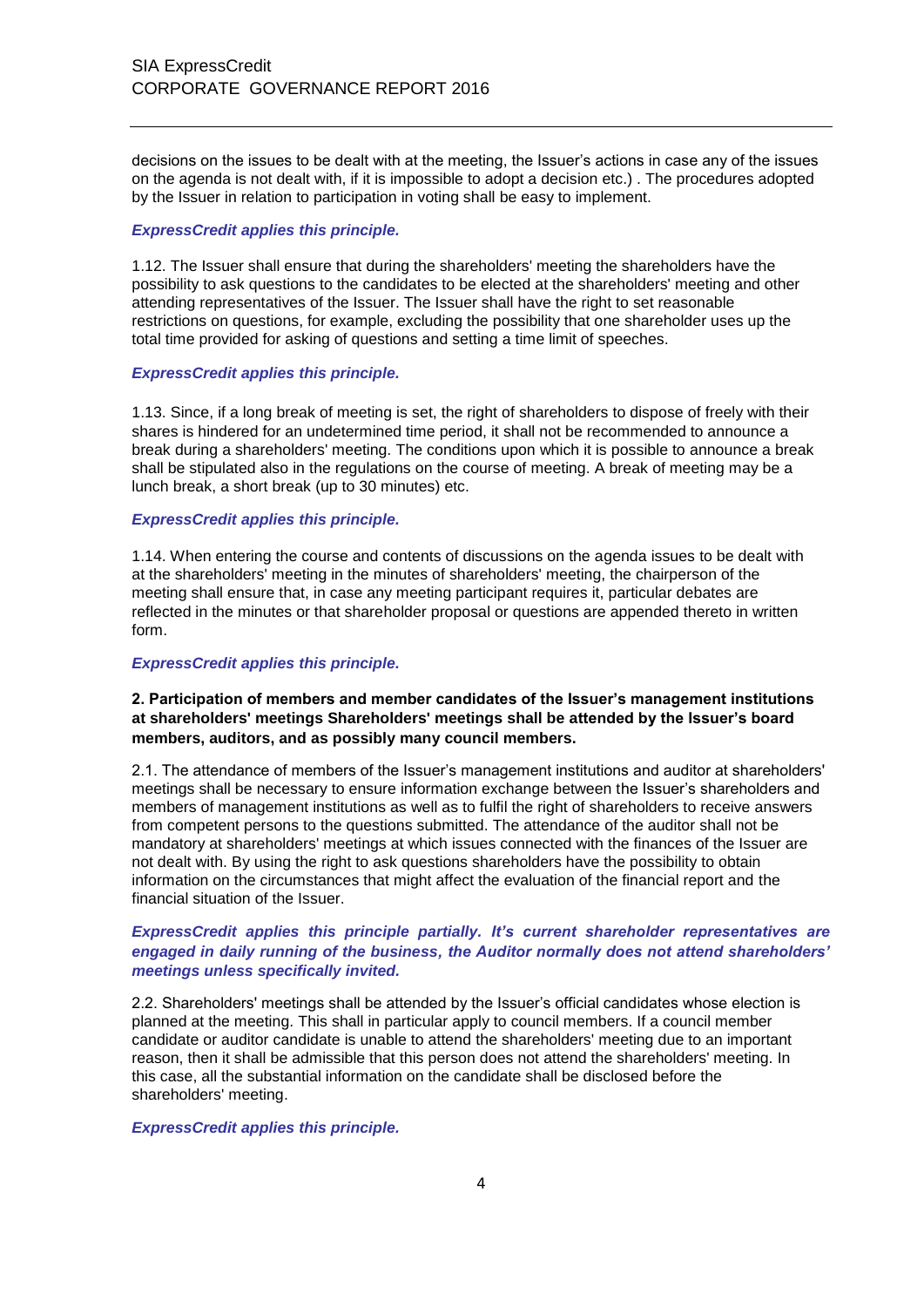2.3. During shareholders' meetings, the participants must have the possibility to obtain information on officials or official candidates who do not attend the meeting and reasons thereof. The reason of nonattendance should be entered in the minutes of shareholders' meeting.

# *ExpressCredit applies this principle.*

# **B. BOARD**

The board is the Issuer's executive institution, which manages and represents the Issuer in its everyday business, therefore the Issuer shall ensure that it is efficient, able to take decisions, and committed to increase the value of the company, therefore its obligations and responsibilities have to be clearly determined.

# **3. Obligations and responsibilities of the Board**

# **The Issuers shall clearly and expressively determine the obligations and authorities of the board and responsibilities of its members, thus ensuring a successful work of the board and an increase in the Issuer's value.**

3.1. The board shall have the obligation to manage the business of the Issuer, which includes also the responsibility for the realization of the objectives and strategies determined by the Issuer and the responsibility for the results achieved. The board shall be responsible for the said to the council and the shareholders' meeting. In fulfilment of its obligations, the board shall adopt decisions guided by interests of all the shareholders and preventing any potential conflict of interests.

# *ExpressCredit applies this principle.*

3.2. The powers of the board shall be stipulated in the Board Regulations or a similar document, which is to be published on the website of the Issuer on the Internet. This document must be also available at the registered office of the Issuer.

# *The power of the board is stipulated by the articles of association and applicable legislation. ExpressCredit has not published on the website or elsewhere on the Internet the powers of the board.*

3.3 The board shall be responsible also for the compliance with all the binding regulatory acts, risk management, as well as the financial activity of the Issuer.

3.4 The board shall perform certain tasks, including:

- 1) corporate strategies, work plan, risk control procedure, assessment and advancement of annual budget and business plans, ensuring control on the fulfilment of plans and the achievement of planned results;
- 2) selection of senior managers of the Issuer, determination of their remuneration and control of their work and their replacement, if necessary, in compliance with internal procedures (e.g. personnel policy adopted by the Issuer, remuneration policy etc.);
- 3) timely and qualitative submission of reports, ensuring also that the internal audits are carried out and the disclosure of information is controlled.

3.5. In annual reports, the board shall confirm that the internal risk procedures are efficient and that the risk management and internal control have been carried out in compliance with the said control procedures throughout the year.

3.6. It shall be preferable that the board submits decisions that determine the objectives and strategies for achievement thereof (participation in other companies, acquisition or alienation of property, opening of representation offices or branches, expansion of business etc.) to the Issuer's council for approval.

*ExpressCredit applies these principles.*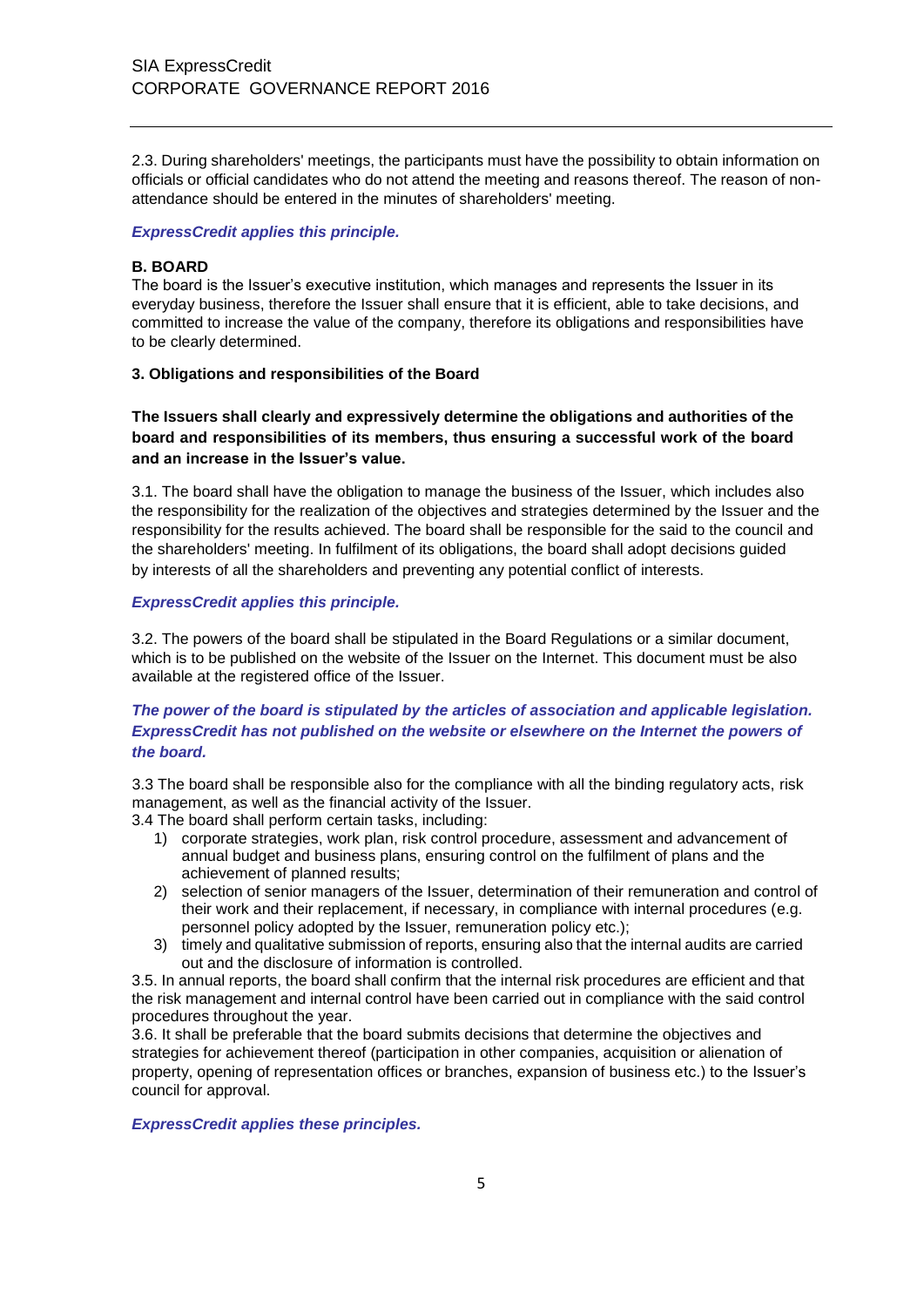#### **4. Board composition and requirements for board members**

# **A board composition approved by the Issuer shall be able to ensure sufficiently critical and independent attitude in assessing and taking decisions.**

4.1. In composing the board, it shall be observed that every board member has appropriate education and work experience. The Issuer shall prepare a summary of the requirements to be set for every board member, which specifies the skills, education, previous work experience and other selection criteria for every board member.

# *ExpressCredit applies this principle.*

4.2. On the Issuer's website on the Internet, the following information on every Issuer's board member shall be published: name, surname, year of birth, education, office term, position, description of the last three year's professional experience, number of the Issuer's or its parent companies/subsidiaries shares owned by the member, information on positions in other capital companies.

# *ExpressCredit does not apply this principle.*

4.3. In order to fulfil their obligations successfully, board members must have access in due time to accurate information on the activity of the Issuer. The board must be capable of providing an objective evaluation on the activity of the Issuer. Board members must have enough time for the performance of their duties.

# *ExpressCredit applies this principle.*

4.4. It is not recommended to elect one and the same board member for more than four successive terms. The Issuer has to evaluate whether its development will be facilitated in the result of that and whether it will be possible to avoid a situation where greater power is concentrated in hands of one or a number of separate persons due to their long-term work at the Issuer. If, however, such election is admitted, it shall be recommended to consider to change the field of work of the relevant Board member at the Issuer.

#### *ExpressCredit current shareholder representatives are Board members.*

#### **5. Identification of interest conflicts in the work of board members**

**Every board member shall avoid any interest conflicts in his/her work and be maximally independent from any external circumstances and willing to assume responsibility for the decisions taken and comply with the general ethical principles in adopting any decisions connected with the business of the Issuer.**

5.1 It shall be the obligation of every board member to avoid any, even only supposed, interest conflicts in his/her work. In taking decisions, board members shall be guided by the interests of the Issuer and not use the cooperation offers proposed to the Issuer to obtain personal benefit. 5.2 On the occurrence of any interest conflict or even only on its possibility, a board member shall notify other board members without delay. Board members shall notify on any deal or agreement the Issuer is planning to conclude with a person who has close relationship or is connected with the board member in question, as well as inform on any interest conflicts occurred during the validity period of concluded agreements. For the purposes of these Recommendations the following shall be regarded as persons who have close relationship with a board member: spouses, a relative, including kinship of second degree or brother-in-law of first degree, or persons with whom the board member has had a common household for at least one year. For the purposes of these recommendations the following shall be regarded as persons who are connected with a board member: legal persons where the board member or a closely related to him/her person is a board or council member, performs the tasks of an auditor or holds another managing office in which he or she could determine or affect the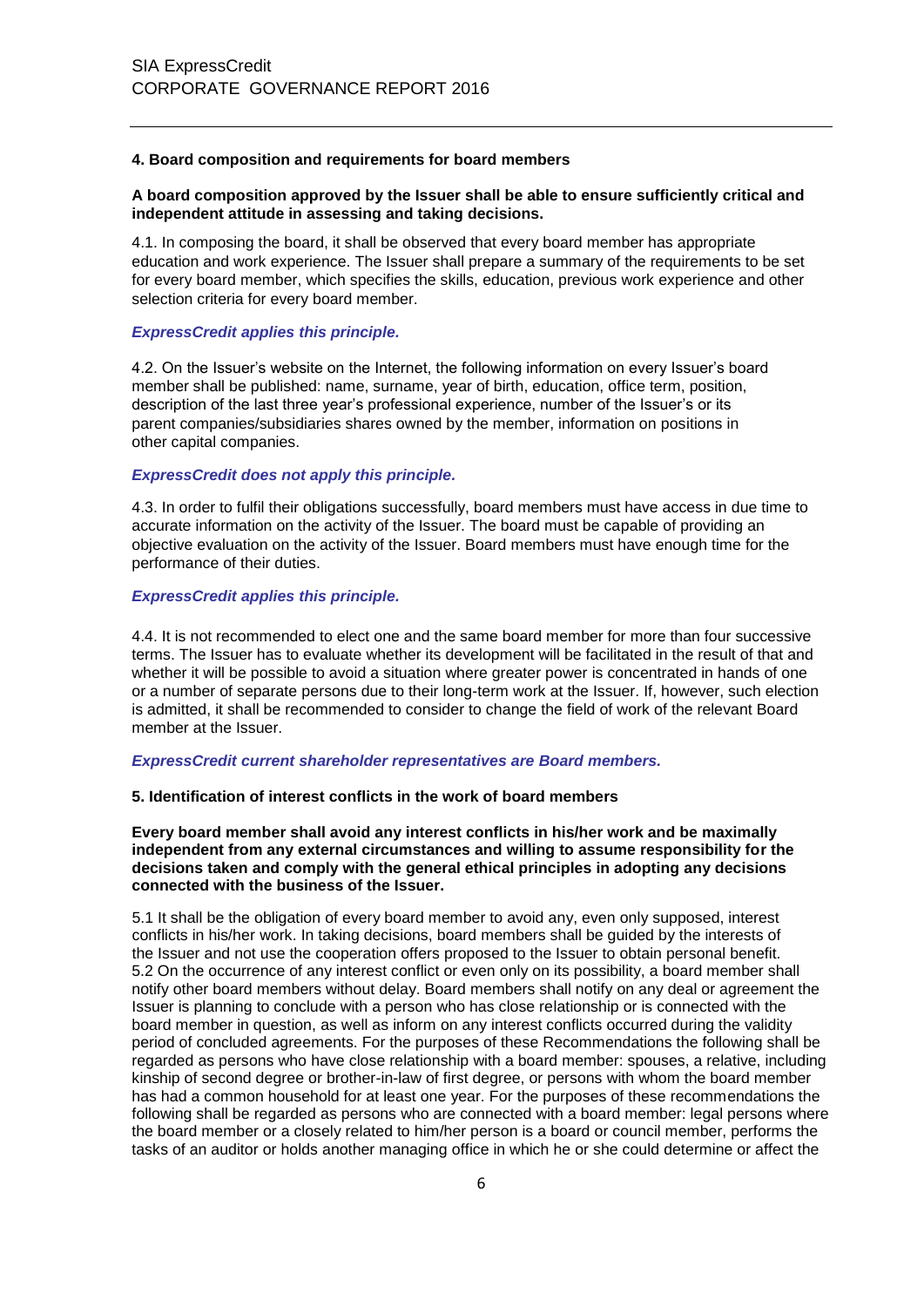business strategy of the respective legal entity. 5.3 Board members should not participate in taking decisions that could cause an interest conflict.

# *ExpressCredit applies these principles.*

### **C. COUNCIL**

In compliance with legal acts a council is the institution that supervises the Issuer and represents interests of shareholders between meetings in cases stipulated in the law and in the statutes of the Issuer, supervises the work of the board.

#### **6. Obligations and responsibilities of the council**

**The objective of the Issuer's council is to act in the interests of all the shareholders, ensuring that the value of the Issuer grows. The Issuer shall clearly determine the obligations of the council and the responsibility of the council members, as well as ensure that individual council members or groups thereof do not have a dominating role in decision making.**

6.1 The functions of the council shall be set forth in the council regulation or a document equated thereto that regulates the work of the council, and it shall be published on the Issuer's website on the Internet. This document shall be also available at the Issuer's office. 6.2 The supervision carried out by the council over the work of the board shall include supervision over the achievement of the objectives set by the Issuer, the corporate strategy and risk management, the process of financial accounting, board's proposals on the use of the profit of the Issuer, and the business performance of the Issuer in compliance with the requirements of regulatory acts. The council should discuss every of the said matters and express its opinion at least annually, complying with frequency of calling council meetings as laid down in regulatory acts, and the results of discussions shall be reflected in the minutes of the council's meetings.

6.3 The council and every its member shall be responsible that they have all the information required for them to fulfil their duties, obtaining it from board members and internal auditors or, if necessary, from employees of the Issuer or external consultants. To ensure information exchange, the council chairperson shall contact the Issuer's board, inter alia the board chairperson, on a regular basis and discuss all the most important issues connected with the Issuer's business and development strategy, business activities, and risk management. 6.4 When determining the functions of the council, it should be stipulated that every council member has the obligation to provide explanations in case the council member is unable to participate in council meetings. It shall be recommended to disclose information on the council members who have not attended more than a half of the council meetings within a year of reporting, providing also the reasons for non-attendance.

# *ExpressCredit does not apply above principles. ExpressCredit will set up council in three month time from start of listing on stock exchange NASDAQ OMX Riga.*

#### **7. Council composition and requirements for council members**

#### **The council structure determined by the Issuer shall be transparent and understandable and ensure sufficiently critical and independent attitude in evaluating and taking decisions.**

7.1 The Issuer shall require every council member as well as council member candidate who is planned to be elected at a shareholders' meeting that they submit to the Issuer the following information: name, surname, year of birth, education, office term as a council member, description of the last three year's professional experience, number of the Issuer's or its parent companies/subsidiaries shares owned by the member, information on positions in other capital companies. The said information shall be published also on the Issuer's website on the Internet, providing, in addition to the said information, also the term of office for which the council member is elected, its position, including also additional positions and obligations, if any. 7.2 When determining the requirements for council members as regards the number of additional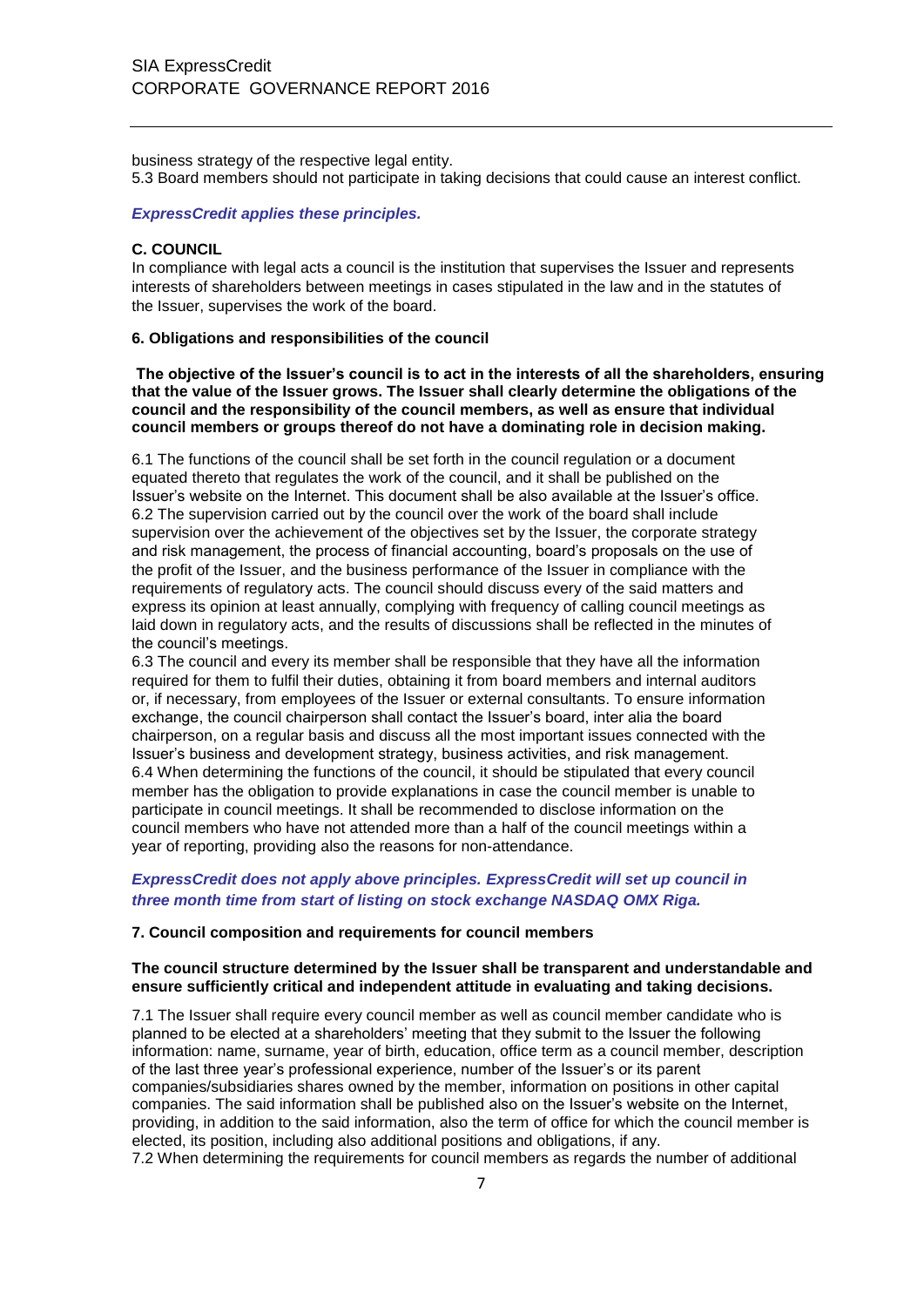positions, attention shall be paid that a council member has enough time to perform his or her duties in order to fulfil their duties successfully and act in the interests of the Issuer to a full extent. 7.3 In establishing the Issuer's council, the qualification of council members should be taken into account and assessed on a periodical basis. The council should be composed of individuals whose knowledge, opinions and experience is varied, which is required for the council to fulfil their tasks successfully.

7.4 Every council member in his or her work shall be as possibly independent from any external circumstances and have the will to assume responsibility for the decisions taken and comply with the general ethical principles when taking decisions in relation to the business of the Issuer. 7.5 It is impossible to compile a list of all the circumstances that might threaten the independence of council members or that could be used in assessing the conformity of a certain person to the status of an independent council member. Therefore, the Issuer, when assessing the independence of council members, shall be guided by the independence criteria of council members specified in the Annex hereto.

7.6 It shall be recommended that at least a half of council members are independent according to the independence criteria specified in the Annex hereto. If the number of council members is an odd number, the number of independent council members may be one person less than the number of the council members who do not conform to the independence criteria specified in the Annex hereto. 7.7 As independent shall be considered persons that conform to the independence criteria specified in the Annex hereto. If a council member does not conform to any of to the independence criteria specified in the Annex hereto but the Issuer does consider the council member in question to be independent, then it shall provide an explanation of its opinion in detail on the tolerances permitted.

7.8 The conformity of a person to the independence criteria specified in the Annex hereto shall be evaluated already when the council member candidate in question has been nominated for election to the council. The Issuer shall specify in the Report who of the council members are to be considered as independent every year.

# *ExpressCredit applies these principles.*

#### **8. Identification of interest conflicts in the work of council members**

**Every council member shall avoid any interest conflicts in his/her work and be maximally independent from any external circumstances. Council members shall comply with the general ethical principles in adopting any decisions connected with the business of the Issuer and assume responsibility for the decisions taken.**

8.1. It shall be the obligation of every council member to avoid any, even only supposed, interest conflicts in his/her work. When taking decisions, board members shall be guided by the interests of the Issuer and not use the cooperation offers proposed to the Issuer to obtain personal benefit. 8.2 On the occurrence of any interest conflict or even only on its possibility, a council member shall notify other council members without delay. Council members shall notify on any deal or agreement the Issuer is planning to conclude with a person who has close relationship or is connected with the council member in question, as well as inform on any interest conflicts occurred during the validity period of concluded agreements. For the purposes of these recommendations the following shall be regarded as persons who have close relationship with a council member: spouses, a relative, including kinship of second degree or brother-in-law of first degree, or persons with whom the council member has had a common household for at least one year. For the purposes of these recommendations the following shall be regarded as persons who are connected with a council member: legal persons where the council member or a closely related to him/her person is a board or council member, performs the tasks of an auditor or holds another managing office in which he or she could determine or affect the business strategy of the respective legal entity.

8.3 A council member who is in a possible interest conflict should not participate in taking decisions that might be a cause of an interest conflict.

# *ExpressCredit applies these principles*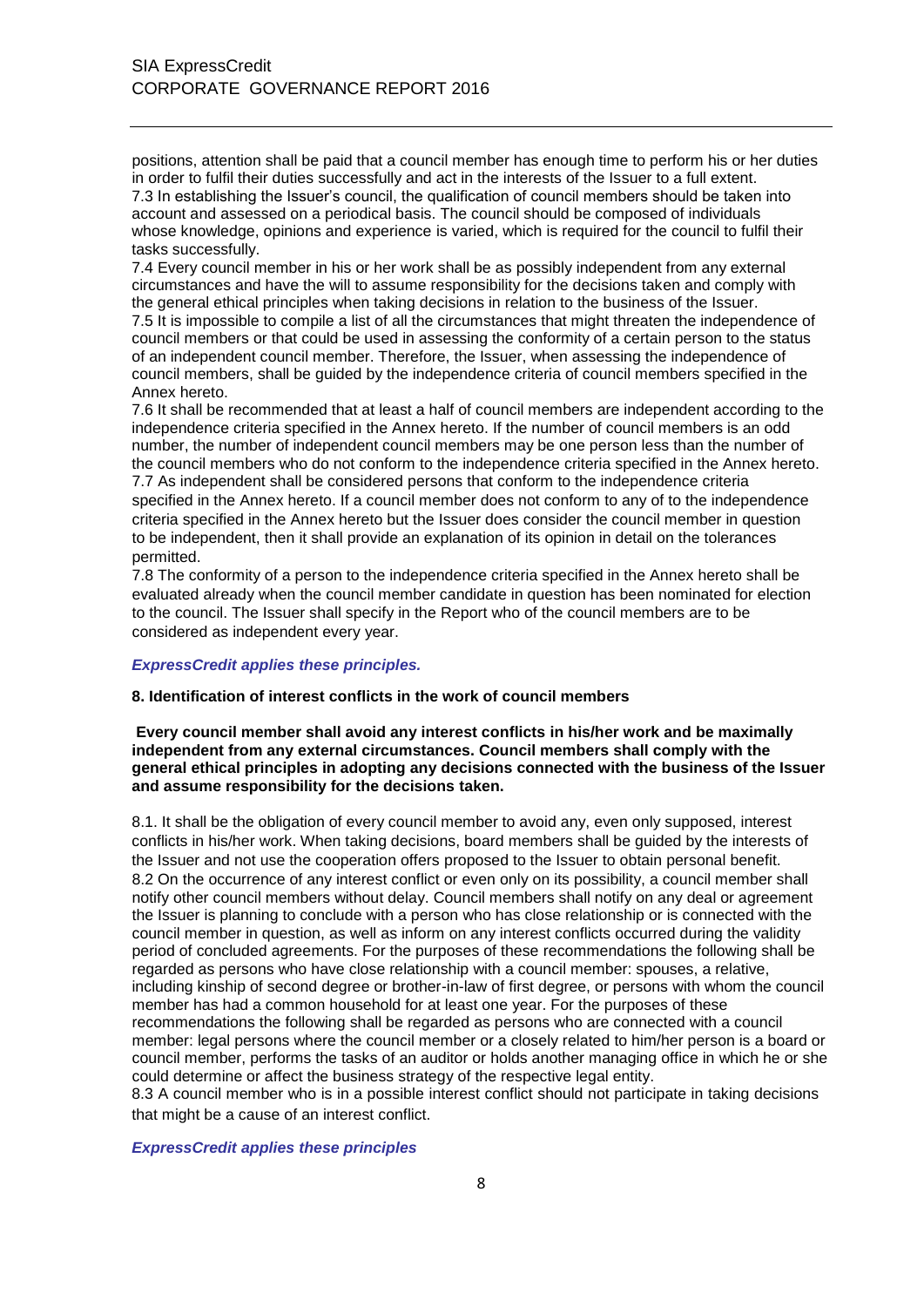# **D. DISCLOSURE OF INFORMATION**

Good practice of corporate governance for an Issuer whose shares are included in the market regulated by the Stock Exchange means that the information disclosed by the Issuer has to provide a view on the economic activity of the Issuer and its financial results. This facilitates a justified determination of the price of financial instruments in public circulation as well as the trust in finance and capital markets. Disclosure of information is closely connected with investor relations (hereinafter – the IR), which can be defined as the process of developing Issuer's relations with its potential and existing investors and other parties interested in the business of the Issuer.

# **9. Transparency of the Issuer's business**

**The information disclosed by the Issuers shall be provided in due time and allowing the shareholders to assess the management of the Issuer, to get an idea on the business of the company and its financial results, as well as to take grounded decisions in relation to the shares owned by them.**

9.1 The structure of corporate governance shall be established in a manner that ensures provision of timely and exhaustive information on all the substantial matters that concern the Issuer, including its financial situation, business results, and the structure of owners.

9.2 The information disclosed shall be checked, precise, unambiguous and prepared in compliance with high-quality standards.

# *ExpressCredit applies these principles.*

9.3. The Issuers should appoint a person who would be entitled to contact the press and other mass media on behalf on the Issuer, thus ensuring uniform distribution of information and evading publication of contradictory and untruthful information, and this person could be contacted, if necessary, by the Stock Exchange and investors.

# *ExpressCredit applies this principle. The contact person is indicated at the web site of NASDAQ OMX Riga.*

9.4. The Issuers should ensure timely and compliant with the existing requirements preparation and disclosure of financial reports and annual reports of the Issuer. The procedure for the preparation of reports should be stipulated in the internal procedures of the Issuer.

# *ExpressCredit applies this principle.*

#### **10. Investor relations**

**Considering that financial instruments of the Issuers are offered on a regulated market, also such activity sphere of the Issuers as investor relations (hereinafter – the IR) and the development and maintaining thereof is equally important, paying special attention to that all the investors have access to equal, timely and sufficient information.**

10.1 The main objectives of the IR are the provision of accurate and timely information on the business of the Issuer to participants of finance market, as well as the provision of a feedback, i.e. receiving references from the existing and potential investors and other persons. In the realization of the IR process, it shall be born in mind that the target group consists not only of institutional investors and finance market analysts. A greater emphasis should be put on individual investors, and more importance should be attached to informing other interested parties: employees, creditors and business partners.

10.2 The Issuer shall provide all investors with equal and easily accessible important information related to the Issuer's business, including financial position, ownership structure and management. The Issuer shall present the information in a clear and understandable manner, disclosing both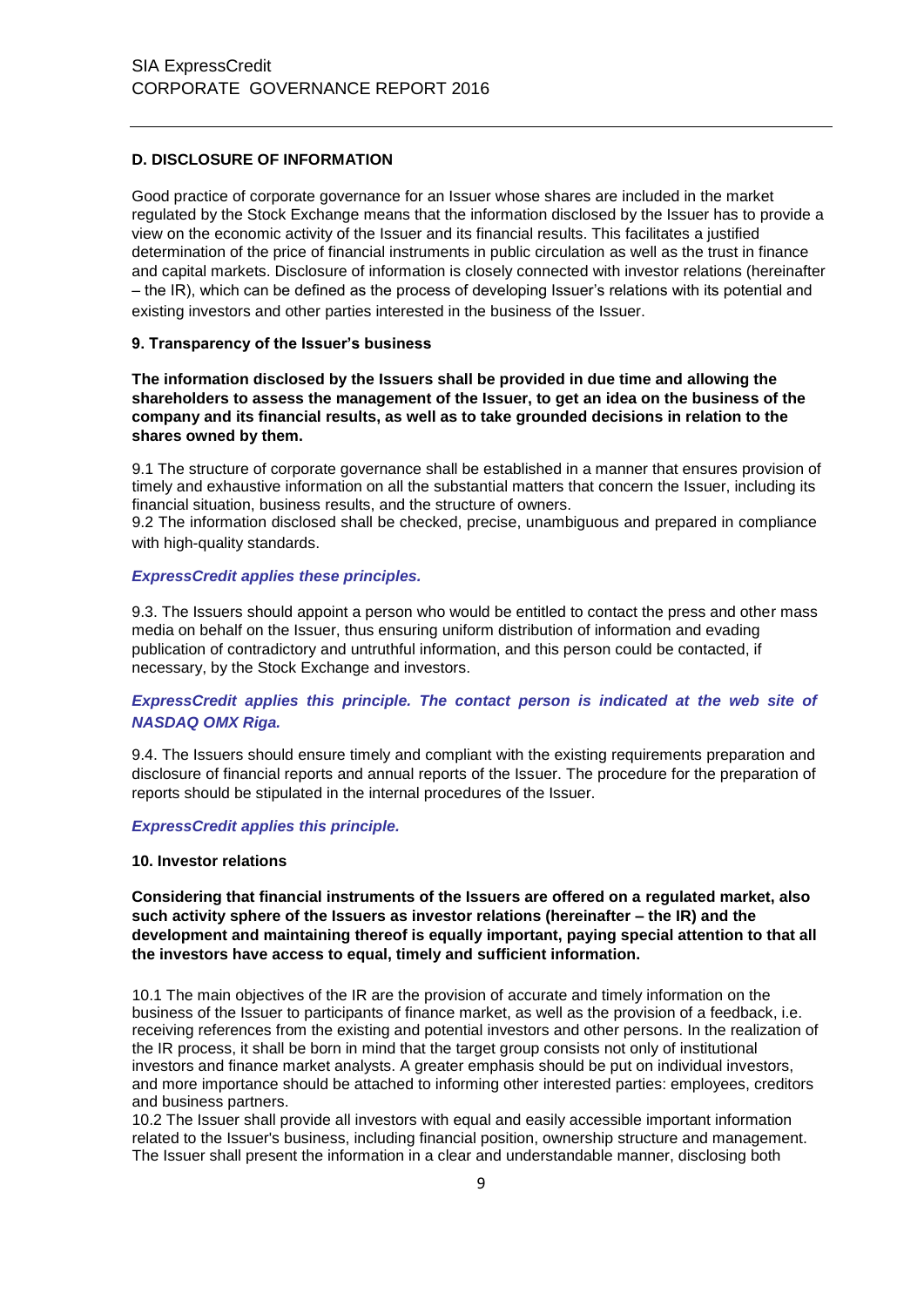positive and negative facts, thus providing the investors with a complete and comprehensive information on the Issuer, allowing the investor to assess all information available before the decision making.

10.3 A number of channels shall be used for the information flow in the IR. The IR strategy of the Issuer shall be created using both the possibilities provided by technologies (website) and relations with mass media and the ties with the participants of finance market. Considering the development stage of modern technologies and the accessibility thereof, the Internet is used in the IR of every modern company. This type of media has become one of the most important means of communications for the majority of investors.

#### *ExpressCredit partly applies these principles.*

10.4. The basic principles that should be observed by the Issuers in preparing the IR section of their websites:

- 1) the IR section of website shall be perceived not only as a store of information or facts but also as one of the primary means of communication by means of which it is possible to inform the existing and potential shareholders;
- 2) all the visitors of the IR section of website shall have the possibility to obtain conveniently all the information published there. Information on websites shall be published in all the foreign languages in which the Issuer normally distributes information so that in no way would foreign investors be discriminated, however, it shall be taken into account that information must be disclosed at least in Latvian and English;
- 3) It shall be recommended to consider a solution that would allow the existing and potential investors to maintain ties with the Issuer by using the IR section of website – submit questions and receive answers thereto, order the most recent information, express their opinions etc.;
- 4) the information published on websites shall be updated on a regular basis, and the news in relation to the Issuer and its business shall be published in due time. It shall not be admissible that outdated information that could mislead investors is found on websites;
- 5) after the website is created the creators themselves should assess the IR section of the website from the point of view of users – whether the information of interest can be found easily, whether the information published provides answers to the most important questions etc.

# *ExpressCredit partly applies this principle.*

10.5. The Issuer shall ensure that at least the following information is contained in the IR section of website:

- 1) general information on the Issuer history of its establishment and business, registration data, description of industry, main types of business;
- 2) Issuer's Report ("*comply or explain*") on the compliance with the principles of corporate governance;
- 3) Number of issued and paid financial instruments, specifying how many of them are included in a regulated market;
- 4) information on shareholders' meetings, draft decisions to be examined, decisions adopted at least for the last year of report;
- 5) Issuer's statutes;
- 6) Issuer's board or council regulation or a document equated thereto that regulates its work, as well as the Issuer's remuneration policy (or a reference where it is made available) and the shareholders' meeting procedure regulation, if such has been adopted;
- 7) Information on the performance of the Issuer's Audit Committee;
- 8) information on present Issuer's council and board members (on each individually): work experience, education, number of the Issuer's shares owned by the member (as at the beginning of year; the
- 9) information shall be updated as required but at least annually), information on positions in other capital companies, and the term of office of board and council members;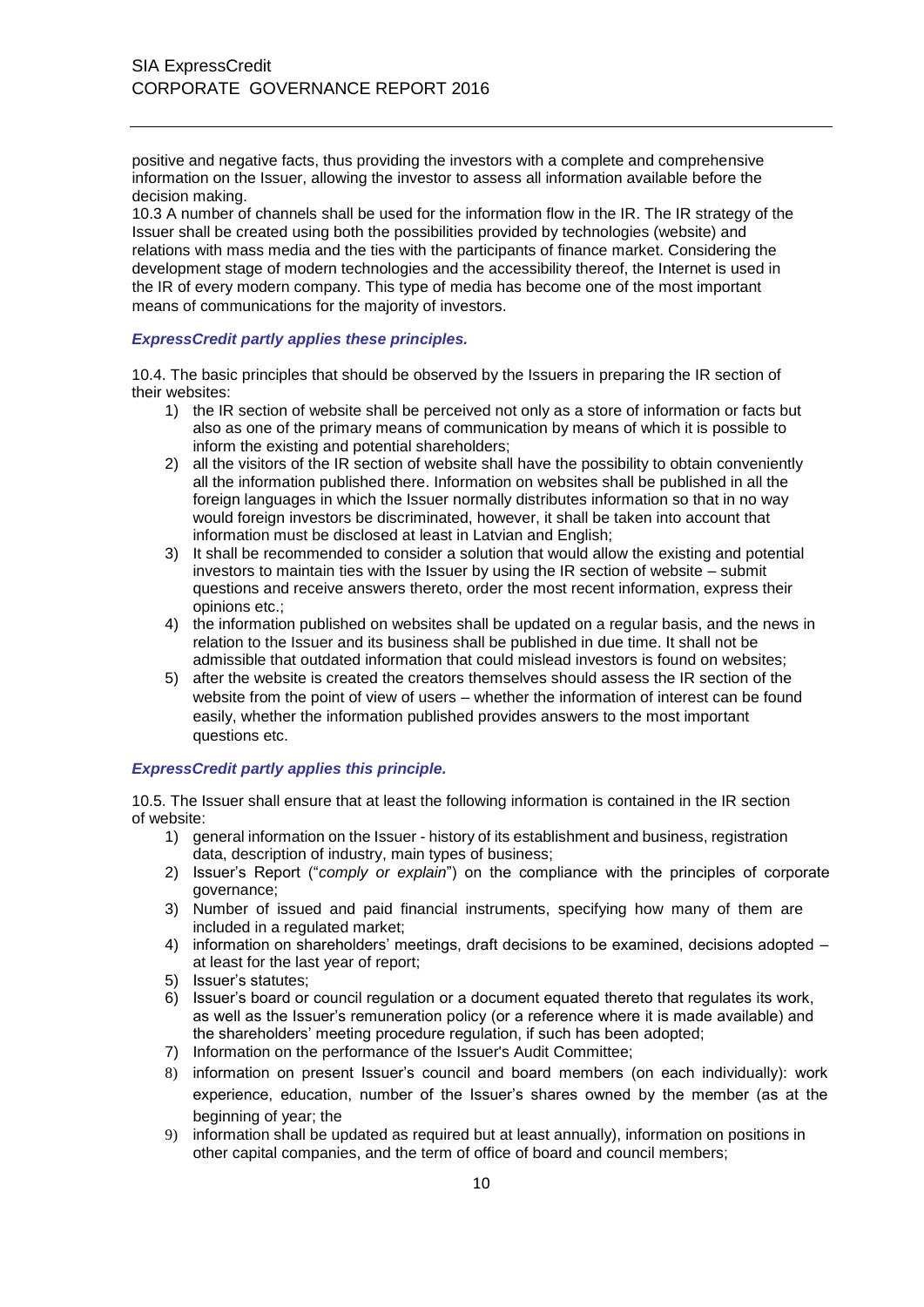- 10) Issuer's shareholders which/who own at least 5% of the Issuer's shares; and information on changes of shareholders;
- 11) Financial reports and annual reports of the Issuer prepared in compliance with the procedure specified in legal acts and the Stock Exchange regulations;
- 12) Any other information to be disclosed by the Issuer, e.g. information on any substantial events, Issuer's press releases, archived information on Issuer's financial and annual reports on previous periods etc.

*ExpressCredit partly applies this principle.*

#### **E. INTERNAL CONTROL AND RISKMANAGEMENT**

The purpose of internal control and risk management is to ensure efficient and successful work of the Issuer, the truthfulness of the information disclosed and conformity thereof to the relevant regulatory acts and business principles. Internal control helps the board to identify the shortcomings and risks in the management of the Issuer as well as facilitates that the council's task - to supervise the work of the board - is fulfilled efficiently.

#### **11. Principles of the Issuer's internal and external control**

# **To ensure successful work of the Issuer, it shall be necessary to plan regular its controls and to determine the procedure of internal and external (audit) control**.

11.1. To ensure successful operation, the Issuer shall control its work on a regular basis and define the procedure of internal control.

#### *ExpressCredit applies this principle.*

11.2. The objective of risk management is to ensure that the risks connected with the commercial activity of the Issuer are identified and supervised. To ensure an efficient risk management, it shall be necessary to define the basic principles of risk management. It is recommended to characterize the most essential potential and existing risks in relation to the business of the Issuer.

#### *ExpressCredit applies this principle.*

11.3. Auditors shall be granted access to the information required for the fulfilment of the auditor's tasks and the possibility to attend council and board meetings at which financial and other matters are dealt with.

# *ExpressCredit applies this principle.*

11.4. Auditors shall be independent in their work and their task shall be to provide the Issuer with independent and objective auditing and consultation services in order to facilitate the efficiency of the Issuer's business and to provide support in achieving the objectives set for the Issuer's management by offering a systematic approach for the assessment and improvement of risk management and control processes.

#### *ExpressCredit applies this principle.*

11.5. It shall be recommended to carry out an independent internal control at least annually in order to assess the work of the Issuer, including its conformity to the procedures approved by the Issuer.

#### *ExpressCredit applies this principle.*

11.6. When approving an auditor, it is recommended that the term of office of one auditor is not the same as the term of office of the board.

*ExpressCredit applies this principle.*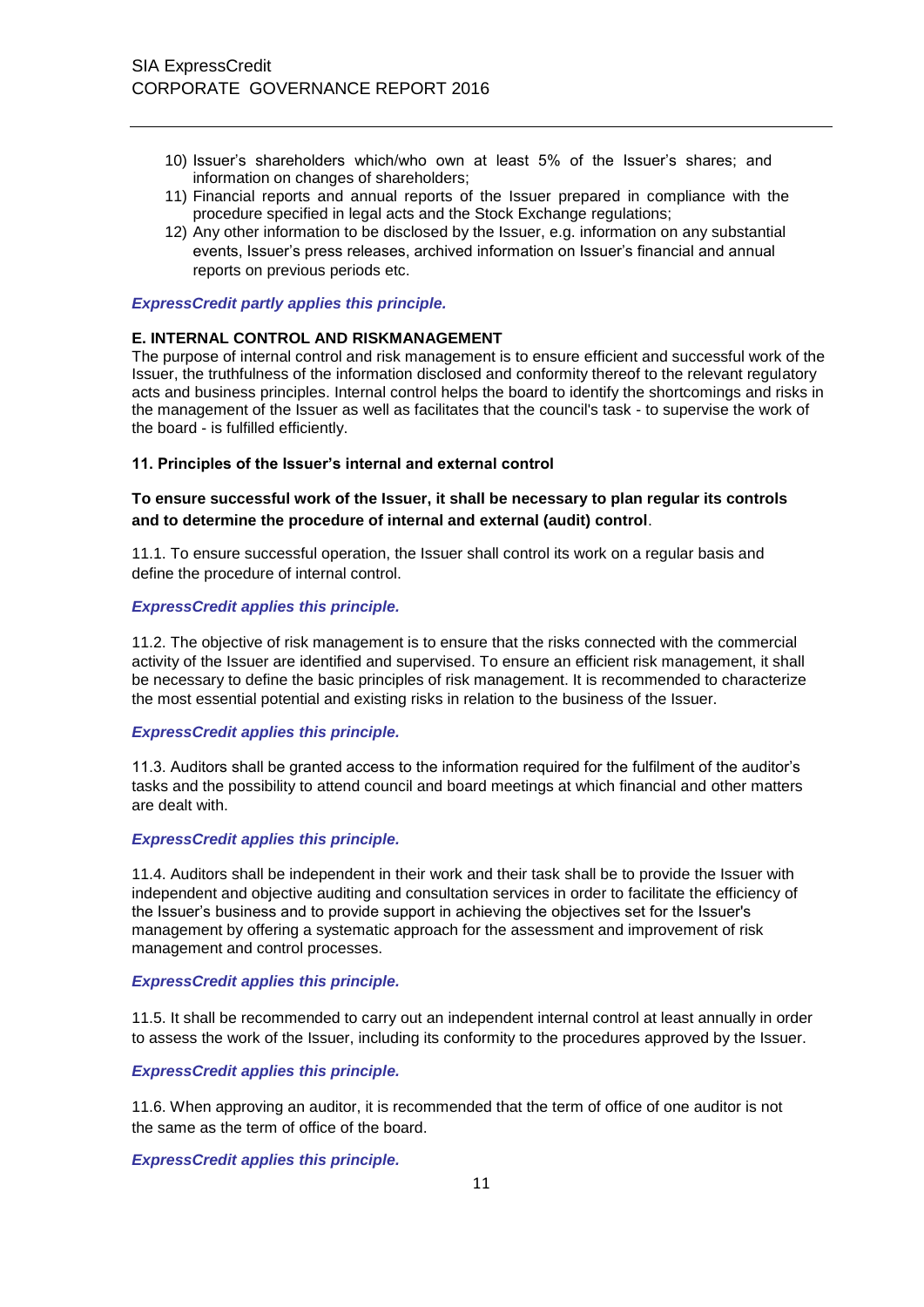#### **12. Audit Committee**

**The Audit Committee shall be established by a resolution of the Issuer's shareholders' meeting, and its operations and scope of responsibilities shall be set as guided by the legislation.**

12.1. The functions and responsibility of the Audit Committee should be specified in the regulation of the committee or a comparable document.

# *ExpressCredit has not implemented this principle. The functions and responsibility of the Audit Committee is set in the Law on the Financial instruments Market.*

12.2. To assure an efficient functioning of the Audit Committee, it is recommended that at least three of its members have adequate knowledge in accounting and financial reporting, because issues related to the Issuer's financial reports and control are in the focus of the Audit Committee's operations.

### *ExpressCredit applies this principle. Since the Issuer qualifies for the criteria mentioned in paragraph 3, clause 33 of the Financial Instruments Market, the function of Audit Committee is performed by the Issuer's council.*

12.3. All Audit Committee members shall have access to the information about the accounting principles practiced by the Issuer. Board shall advise the audit Committee as to the approaches to significant and unusual transactions, where alternative evaluations are possible, and shall ensure that the Audit Committee has access to all information that has been specified in the legislation.

# *ExpressCredit applies this principle.*

12.4. The Issuer shall ensure that its officials, board members and staff release the information to the Audit Committee that is necessary for its operations. The Audit Committee should also be entitled to carry out an independent investigation in order to identify, within its scope, any violations in the Issuer' activities.

#### *ExpressCredit applies this principle.*

12.5. Within its scope, the Audit Committee shall adopt resolutions, and is accountable to the shareholders' meeting for its operations.

#### *ExpressCredit applies this principle.*

#### **F. REMUNERATION POLICY**

**13. General principles, types and criteria for setting remuneration**

**The policy of the remuneration of board and council members – type, structure and amount of remuneration - is one of the spheres where persons involved has a potentially greater risk to find themselves in a conflict of interest situation. To avoid it, the Issuer shall develop a clear remuneration policy, specifying general principles, types and criteria for the remuneration to be awarded to the board or council members.**

13.1. The Issuers are called on to develop a remuneration policy in which the main principles for setting the remuneration, possible remuneration schemes and other essential related issues are determined. While preparing the remuneration policy Issuer should ensure that the remuneration of management and supervisory board members is proportionate to the remuneration of the Issuer's executive and managing directors and other employees.

*ExpressCredit partly applies this principle. Shareholders review remuneration policies in the*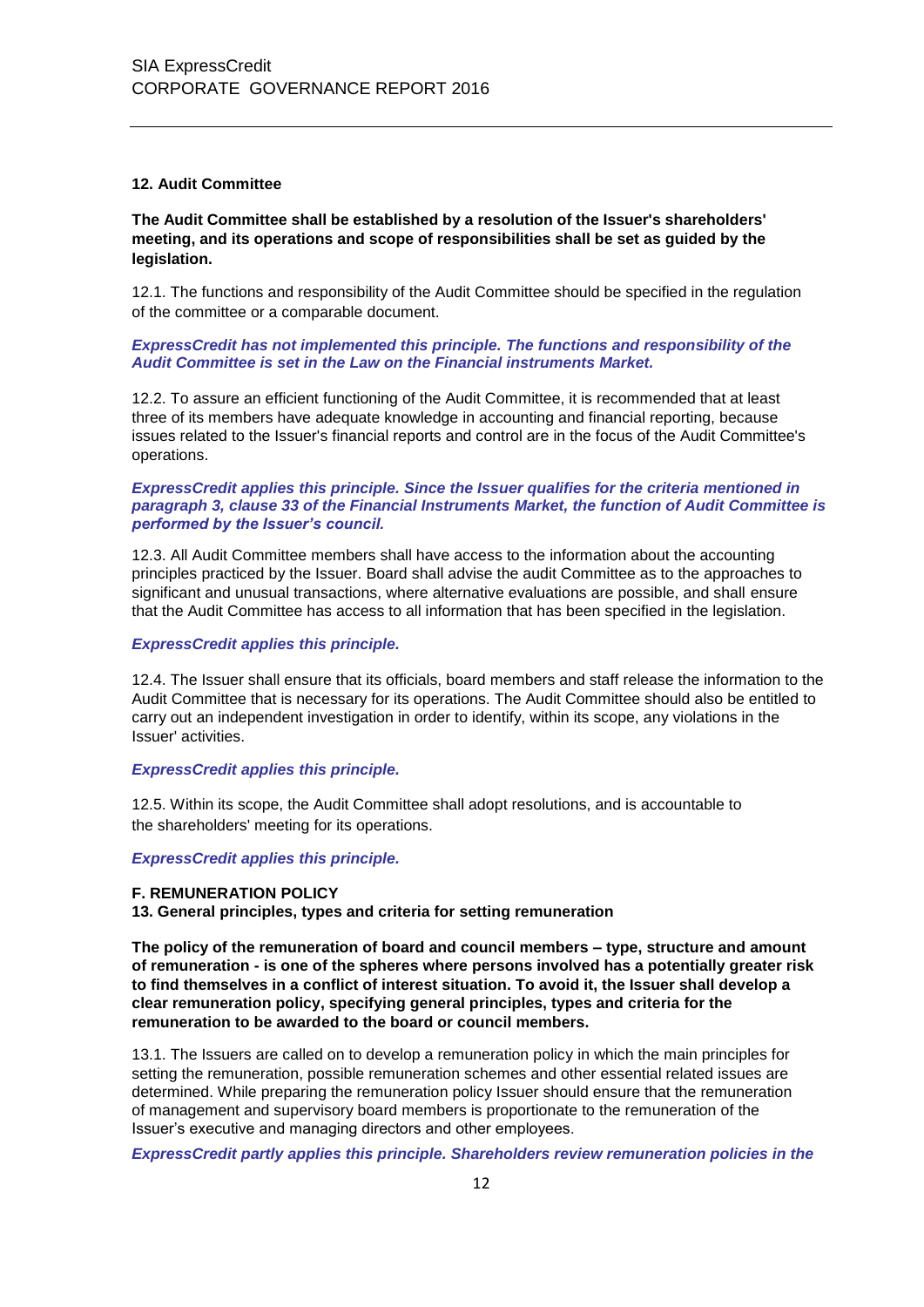#### *interests of the entity.*

13.2. Without limiting the role and operations of the Issuer's management bodies responsible for setting remuneration to the board and council members, the drafting of the remuneration policy should be made a responsibility of the Issuer's board, which during the preparation of a draft policy should consult with the Issuer's council. In order to avoid conflicts of interest and to monitor the management board remuneration policy, the Issuer should appoint a responsible person having sufficient experience and knowledge in the field of remuneration for development of the remuneration policy.

### *ExpressCredit partly applies this principle. Shareholders review remuneration policies in the interests of the entity.*

13.3. Should the remuneration policy contain a remuneration structure with a variable part in the form of the Issuer's shares or share options or any other payments, including premiums, it should be linked to previously defined short-term and long-term goals and performance criteria. If remuneration depends on fulfilment of short-term goals only, it is not likely to encourage an interest in the company's growth and improved performance in the long-term. The scope and structure of the remuneration should depend on the business performance of the company, share price and other Issuer's events.

# *ExpressCredit has not implemented this principle. ExpressCredit's remuneration policy does not provide for employee share options, shares or variable part of the remuneration.*

13.4. While setting the variable part of remuneration, Issuer should set limits on the variable component(s). The non-variable part of remuneration should be sufficient to allow the Issuer to withhold variable part of remuneration when necessary.

# *ExpressCredit applies this principle.*

13.5. Where a variable part of remuneration provides Issuer's shares, share options or any other acquisition rights thereof, it should be desirable to prescribe a minimum non-used period of time.

# *ExpressCredit has not implemented this principle. ExpressCredit's remuneration policy does not provide for employee share options, shares or variable part of the remuneration.*

13.6. Remuneration policy should include provisions that permit the Issuer to reclaim variable part of remuneration that were awarded on the basis of data which subsequently proved to be manifestly misstated. Such provision should be included in contracts concluded between the respective executives and the Issuer.

#### *ExpressCredit applies this principle.*

13.7. Remuneration schemes that include Issuer's shares as remuneration may theoretically cause loss to the Issuer's existing shareholders because the share price might drop due to a new issue of shares. Therefore, prior to the preparation and approval of this type of remuneration, it shall be required to assess the possible benefits or losses.

# *ExpressCredit has not implemented this principle. ExpressCredit's remuneration policy does not provide for employee share options, shares or variable part of the remuneration.*

13.8. When preparing the remuneration policy where a variable part is in the form of the Issuer's shares or share options, the Issuer shall be obliged to disclose information on how the Issuer plans to ensure the amount of shares to be granted in compliance with the approved remuneration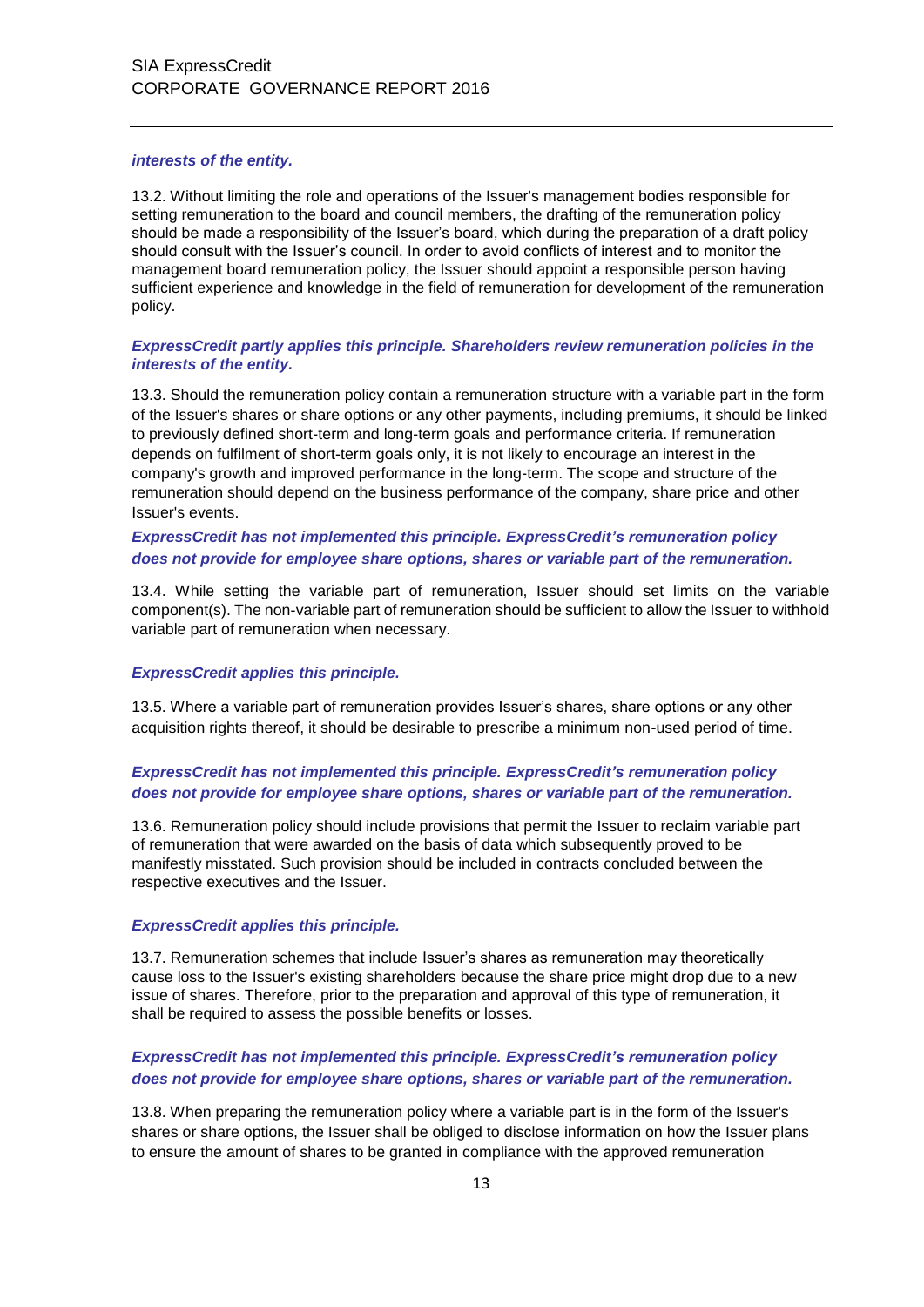schemes– whether it is planned to obtain them by buying on a regulated market or by issuing new shares.

# *ExpressCredit has not implemented this principle. ExpressCredit's remuneration policy does not provide for employee share options, shares or variable part of the remuneration.*

13.9. While drafting the remuneration policy and envisaging awarding options entitling to the Issuer's shares, the Stock Exchange rules regarding distribution of share options should be taken into account.

# *ExpressCredit has not implemented this principle. ExpressCredit's remuneration policy does not provide for employee share options, shares or variable part of the remuneration.*

13.10. While setting remuneration principles with regard to board and council members, they should include general approach as to compensations, if any, in cases when contracts with the said officials are terminated (termination payments). Termination payments should not be paid if the termination is due to inadequate performance.

# *ExpressCredit applies this principle.*

13.11. It is recommended to set an adequate maximum amount of the termination payments which should not be higher than two years of the non-variable part of remuneration.

# *ExpressCredit applies this principle*

#### **14. Remuneration Report**

**A clear and complete report on the remuneration policy with regard to the management body members of the Issuer should be made available to the shareholders. Public disclosure of the said information would allow the existing and potential shareholders to carry out a comprehensive evaluation of the Issuer's approach the remuneration issues; consequently, the Issuer's responsible body shall draft and made public the Remuneration Report.**

14.1 The Issuer is obliged to make public the Remuneration Report – a complete report on the remuneration policy applied to the members of the Issuer's management bodies. Remuneration Report may be a separate document, or may be integrated in a special chapter of the Report prepared by the Issuer as recommended by Item 9 of the Introduction of the present Recommendations. The Remuneration Report should be posted on the Issuers website. 14.2 Remuneration Report should contain at least the following information:

- 1) Information as to the application of the remuneration policy to board and council members in the previous financial year, specifying the material changes to the Issuer's remuneration policy compared to the previous reporting period;
- 2) The proportion between the fixed and variable part of the remuneration for the respective category of officials;
- 3) Sufficient information as to linking the remuneration with performance. To consider the information sufficient, the report should contain:
	- An explanation how the choice of performance criteria contributes to the long term interest of the Issuer;
	- An explanation of the methods applied in order to determine whether performance criteria have been fulfilled;
- 4) Information about the Issuer's policy with regard to the contracts with the members of the Issuer's management bodies, the terms and conditions of the contracts (duration, notice deadlines about termination, including payments due in case of termination);